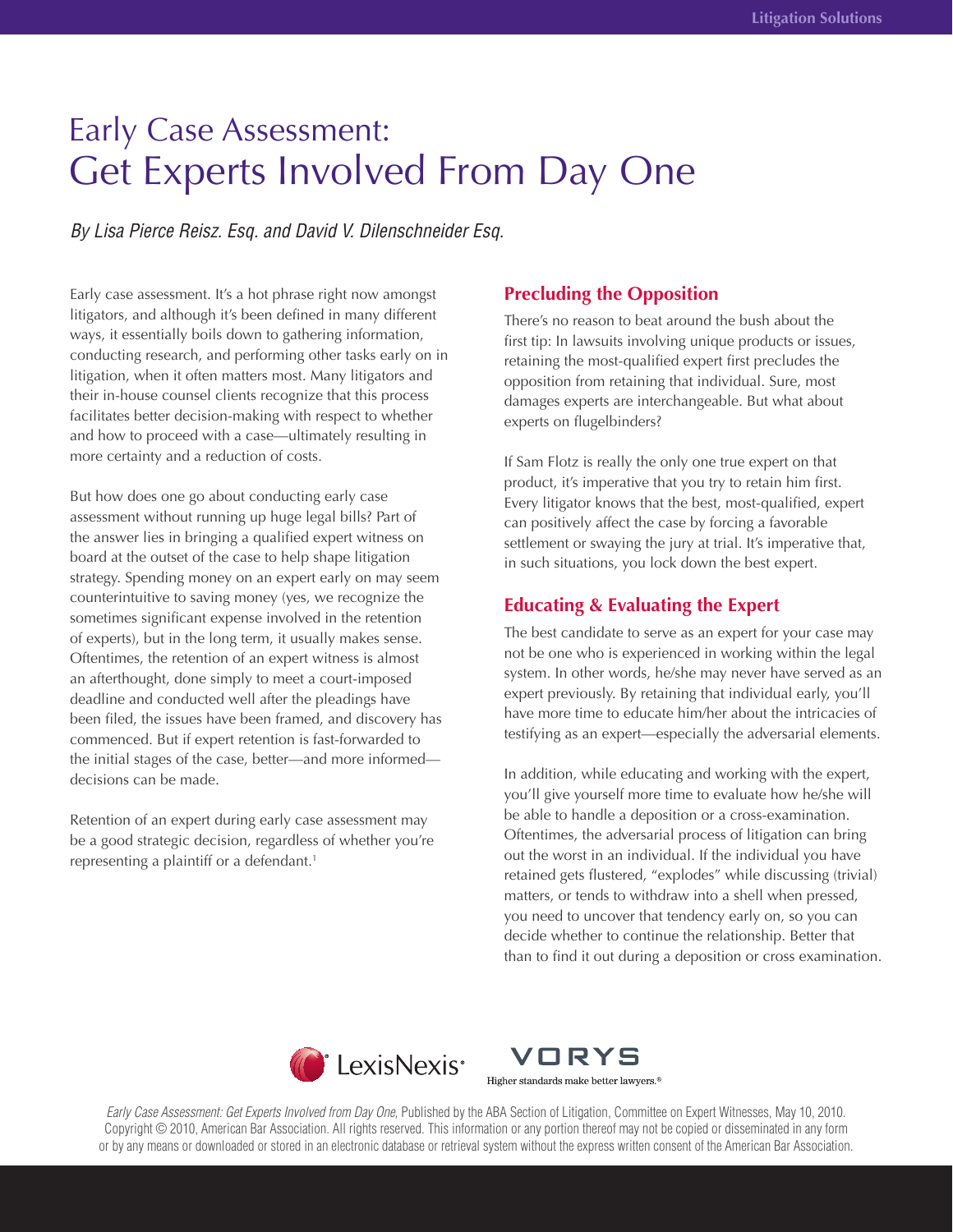## **Educating the Attorney**

We both graduated from college with valuable degrees (Lisa from Harvard University, in government; David from the University of Notre Dame, in the Program of Liberal Studies), but neither degree truly prepared us for handling the technical aspects of representing clients in lawsuits involving complex products (e.g. mahogany wood, double thermal-paned, true divided light windows), certain medical conditions (e.g. depression), or unique situations (e.g. medical monitoring for groundwater contamination). Unless you have actual experience or education about such a matter, it's likely that you'll struggle absent in-depth training. And the longer that lack of knowledge exists, the more expensive it can be for a client. The hours spent with an expert at the outset of the case, learning details about the technology, the condition or the situation is time (and money) well spent. Certainly, that educational process will continue throughout the life of the case, but the more knowledge passed from the expert to you early on, the better.

#### **Evaluating a Lawsuit's Merits**

Is the lawsuit a slam-dunk winner or an outright dog? Some lawyers may be able to get a sense of the answer based on their own experience and knowledge and an analysis of the applicable facts and law. However—particularly in cases involving unique products and issues—having an additional, experienced viewpoint may make all the difference in evaluating whether a particular claim has merit and, ultimately, whether you should take on the case or decline representation.

### **Assessing Technical Strengths and Weaknesses**

If a lawsuit cannot be immediately deemed a winner or loser (even with the involvement of an appropriate expert), assessment of its technical strengths and weakness is crucial. This assessment, especially as it relates to the finer details of the matter, requires a working knowledge of the issues. Such knowledge might be conveyed to you by the retained expert. With such knowledge, you can commence development of your strategic planning and, of course, keep your client advised of the same.

#### **Helping Frame the Issues**

In conjunction with assessing technical strengths and weaknesses, an expert who is retained early on can help frame the issues, help spot where standards and practices have been violated, and explain why these departures are important in a case. Moreover, if the expert has sufficient time to assess the case thoroughly, he/she may be able to advise you on whether you need a different type of expert or an additional expert.

# **Determining the Nature and Extent of Damages**

Just as the strengths/weaknesses and key issues of a lawsuit are important, so too are the nature and extent of damages that could be recovered. Hiring an economist early on may assist you in evaluating the nature and extent of the damages sustained by a claimant. For instance, a plaintiff's lawsuit, while strong on liability, may not be a fight you'll want to take on if the likelihood of a significant damages recovery is minimal. On the flip side, an early determination that the case poses a multimillion-dollar risk of damages could necessitate advising the defendant to engage in settlement discussions sooner rather than later.

# **Assisting in Critical Preliminary Efforts**

The nature of preliminary injunctions, class-action certifications, temporary restraining orders, and the like often screams out for the use of an expert. How can you argue the substantial likelihood of success on the merits, numerosity, and commonality, etc.—especially as those issues relate to more complicated matters—without guidance from an experienced expert?





*Early Case Assessment: Get Experts Involved from Day One,* Published by the ABA Section of Litigation, Committee on Expert Witnesses, May 10, 2010. Copyright © 2010, American Bar Association. All rights reserved. This information or any portion thereof may not be copied or disseminated in any form or by any means or downloaded or stored in an electronic database or retrieval system without the express written consent of the American Bar Association.